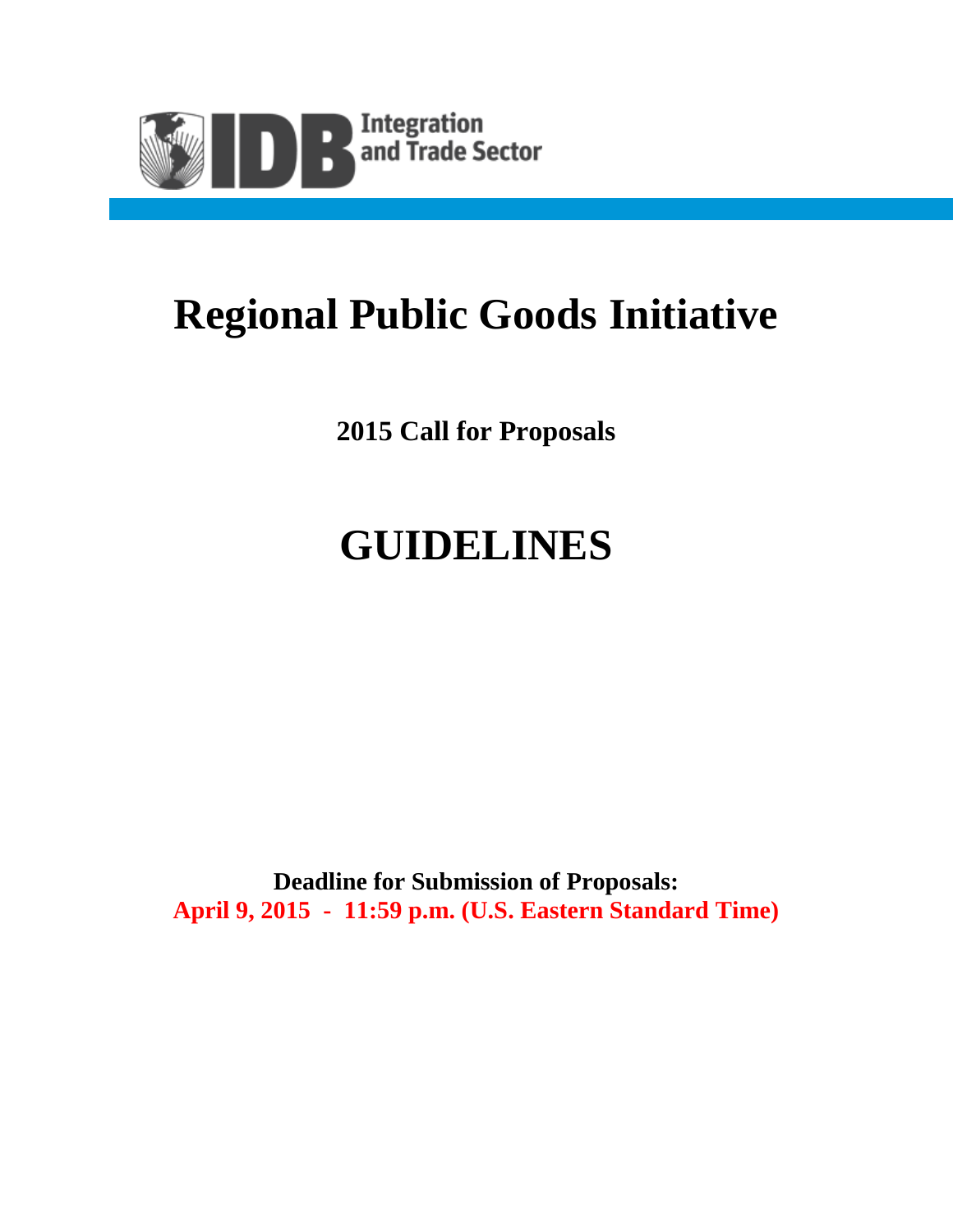#### **I. CONCEPT AND KEY FEATURES**

- 1.1 **Concept**: The Regional Public Goods Initiative (the "Initiative") of the Inter-American Development Bank ("IDB" or "the Bank") is based on the premise that the countries of Latin America and the Caribbean ("LAC") share numerous development challenges that can be addressed more effectively and efficiently at a regional level through collective action and cooperation. The Initiative is also a response to the increasing importance of South-South cooperation ("SSC") in the development agenda of LAC countries and the IDB, who is committed to being an active partner in development through a South-South led learning and cooperation process.
- 1.2 **Definition of regional public goods**: The Initiative defines regional public goods ("RPG") as goods, services or resources that are produced and consumed collectively by the public sector and, if appropriate, the private, non-profit sector in a minimum of three borrowing member countries of the IDB.<sup>1</sup> The Initiative focuses on regional public goods that have the potential to generate significant shared benefits and positive spillover effects. Spillover effects can be expressed in terms of scope (benefits extend beyond the originally targeted sector in each country) and/or scale (benefits extend beyond the original group of countries).
- 1.3 **Competitive allocation of funds**: Each year, the Initiative provides non-reimbursable resources (grants) for proposals that have been selected as a result of a call for proposals ("CFP").
- 1.4 **Demand-driven:** The Initiative finances proposals that have been prepared or are endorsed by and benefit a minimum of three borrowing member countries of the IDB.
- 1.5 **Thematic focus**: The Initiative is open to the promotion of RPGs in any area, in which the Bank is active. However, alignment with the IDB's operational agenda is a selection criterion (see paragraph 3.1). Proposals with a gender-specific focus will be evaluated positively (see [Guiding Questions](http://www.iadb.org/document.cfm?id=35349526) to determine gender-specific focus).

#### **II. ELIGIBILITY CRITERIA**

#### **A. Regional dimension of the RPG**

 $\overline{a}$ 

- 2.1 To comply with the regional criterion a proposal must meet the following two conditions:
	- a) Number of countries: A minimum of three (3) [borrowing member countries of the](http://www.iadb.org/en/countries/select-a-country,1000.html)  [Bank](http://www.iadb.org/en/countries/select-a-country,1000.html) are involved in the production of the RPG. The Initiative may exceptionally consider proposals to finance bi-national projects. These bi-national proposals will have to demonstrate that (i) the issue to be addressed is of strictly bi-national nature; (ii) the proposal fully justifies that the RPG to be produced has the potential for an

<sup>&</sup>lt;sup>1</sup> Exceptionally, the Initiative may consider bi-national proposals (see paragraph 2.1).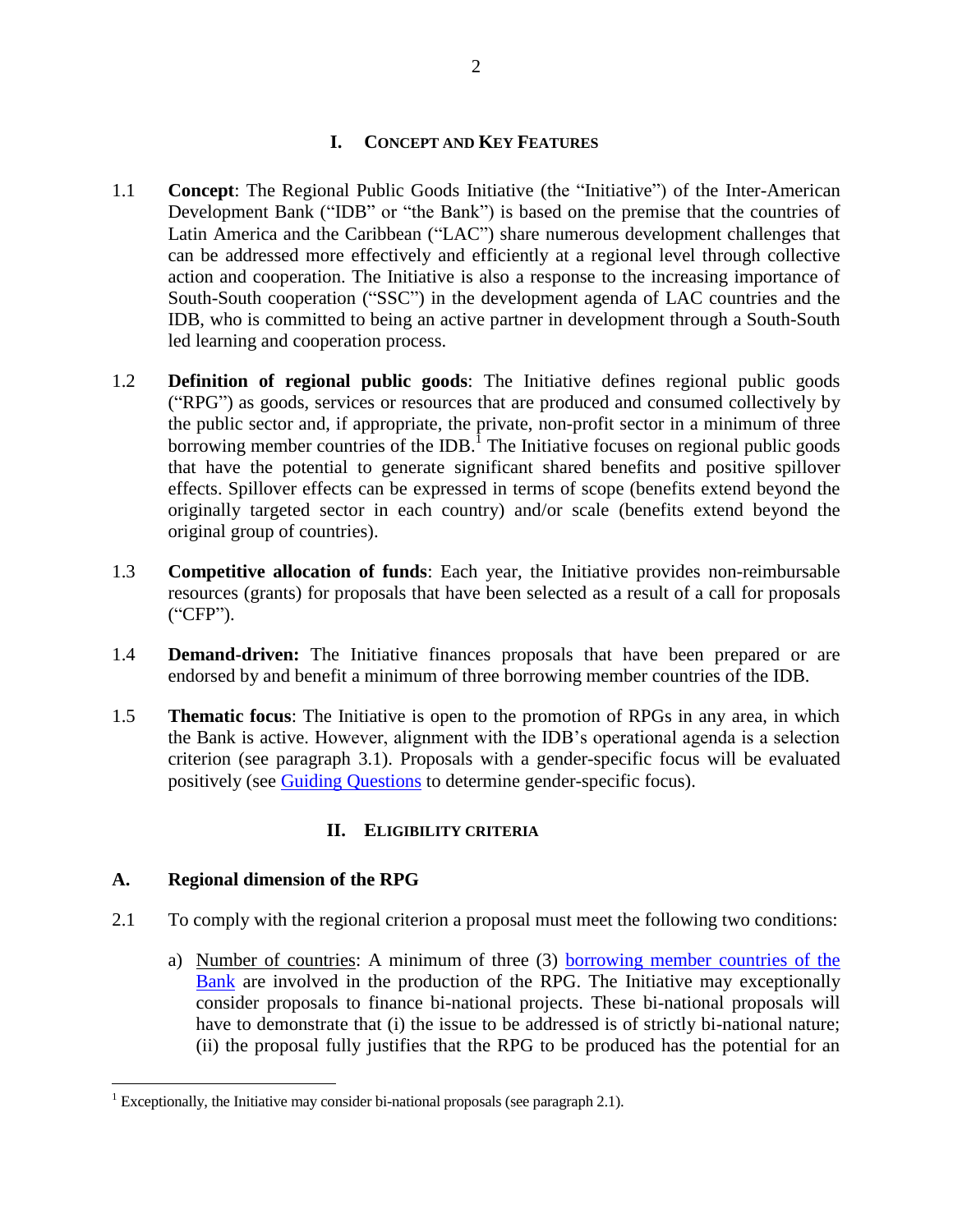exceptionally high development impact; and (iii) the RPG produced can be replicated in other contexts should similar circumstances arise. All other eligibility criteria of the Initiative will continue to apply.

Applicants who wish to submit a proposal for a bi-national project should not only register [here](http://www.iadb.org/en/topics/regional-integration/call-for-proposals-from-regional-public-goods/rpg-initiative-register-and-submit,5866.html) as early as possible, but also contact the RPG team at **BPR@iadb.org** to verify eligibility.

b) Collective action: RPGs need to be promoted by means of collective action among all participating countries. This means that the institutions engaged in the promotion of the RPG decide collectively how to achieve that goal, including the agenda, mechanisms and partners of their regional cooperation, as well as the regional commitments that they are willing to undertake. Please note that regional value-added is a selection criterion (see paragraph 3.2). Therefore, proposals need to make the case that collective action will produce benefits that countries cannot achieve individually or that can be achieved only at a higher cost.<sup>2</sup>

# **B. Public Dimension of the RPG**

 $\overline{a}$ 

- 2.2 In general terms, a regional good is considered public to the degree that its benefits are non-rival and non-excludable in consumption. Under this Initiative, in addition to consumption, the public dimension includes the production aspect of the good, i.e. it answers the question of who participates in its production. The RPGs to be promoted by the Initiative should be produced by all stakeholders.
- 2.3 The Initiative concentrates on public policy-related RPGs, i.e. projects that facilitate regional coordination in public policy design, reform and execution, including the development of regional solutions for issues such as regulatory upgrades, institutional strengthening and capacity development (including knowledge products).
- 2.4 Public policy-related RPGs need to demonstrate the involvement of those institutions in each participating country that are tasked with designing and implementing policy in the thematic area of the RPG. These are usually government agencies. Occasionally, governments delegate matters to semi-public or private (usually non-profit) institutions. Proposals must include a [letter of commitment](http://www.iadb.org/document.cfm?id=35386756) from the national entity responsible for the public policy associated with the RPG.
- 2.5 The purpose of the letters of commitment are to: (i) demonstrate the interest that each country has in cooperating with others in the process of producing the RPG; (ii) verify the availability of financial and human resources to implement the activities as stated in the proposal; and (iii) guarantee the sustainability of the process of generating the RPG beyond the IDB's financial support.

<sup>2</sup> The Initiative does not finance RPGs that consist exclusively of a unilateral transfer of capacity, experience and knowledge from one country to another country or group of countries (a form of RPG production that is also known as "Best Shot"). This modality is not based on cooperation among all partners in the production of the good and thus is not eligible under the Initiative.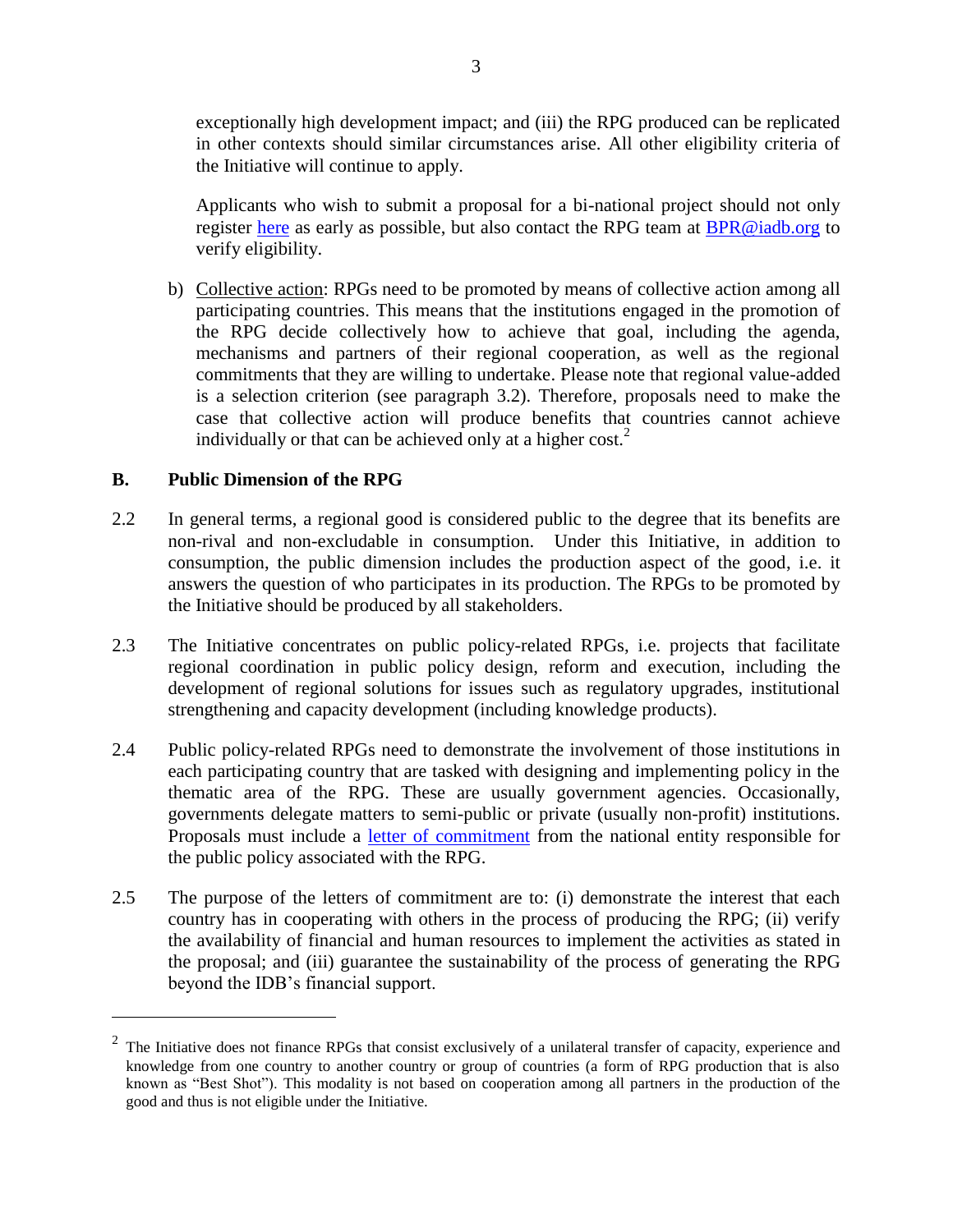- 2.6 Exceptionally, the Initiative may consider innovative ideas for RPGs proposed by the private, non-profit sector that are not concerned with public policy and therefore do not require the participation of public policy-setting institutions. However, proponents interested in submitting a proposal under this window should bear in mind the following:
	- a) The RPG will always need to be promoted by means of **collective action** among the private, non-profit institutions of a minimum of three (3) borrowing member countries of the Bank. 3 Therefore, the RPG is necessarily a response to a concern or a missed opportunity that these institutions share and wish to resolve by means of cooperation. It is **not** the delivery of a good, service or resource to the public by a group of non-profit organizations from various countries.
	- b) Proposals under this window will have to demonstrate that (i) the benefits to be generated by the RPG are expected to be exceptionally significant; (ii) the RPG can be produced in a sustainable manner beyond the financing of the Initiative; and (iii) the governments of the participating countries do not object to the proposal being submitted. This means that the proposal needs to be accompanied by a non-objection letter from the government agency that serves as the official IDB liaison in each participating country. 4
- 2.7 In view of the high number of ineligible private sector proposals in the past, the IDB now requires a **pre-eligibility review** for proposals to be submitted by the private non-profit sector. To learn more about the pre-eligibility process and the deadlines to request a preeligibility review, click [here.](pcdocs://IDBDOCS/39275239/R)

 $\overline{a}$ Exceptionally, the Initiative may consider bi-national proposals (see paragraph 2.1).

<sup>&</sup>lt;sup>4</sup> Bi-national proposals submitted by the private, non-profit sector without the participation of public policy-setting institutions must also comply with the criteria associated with bi-national proposals that are listed in paragraph 2.1.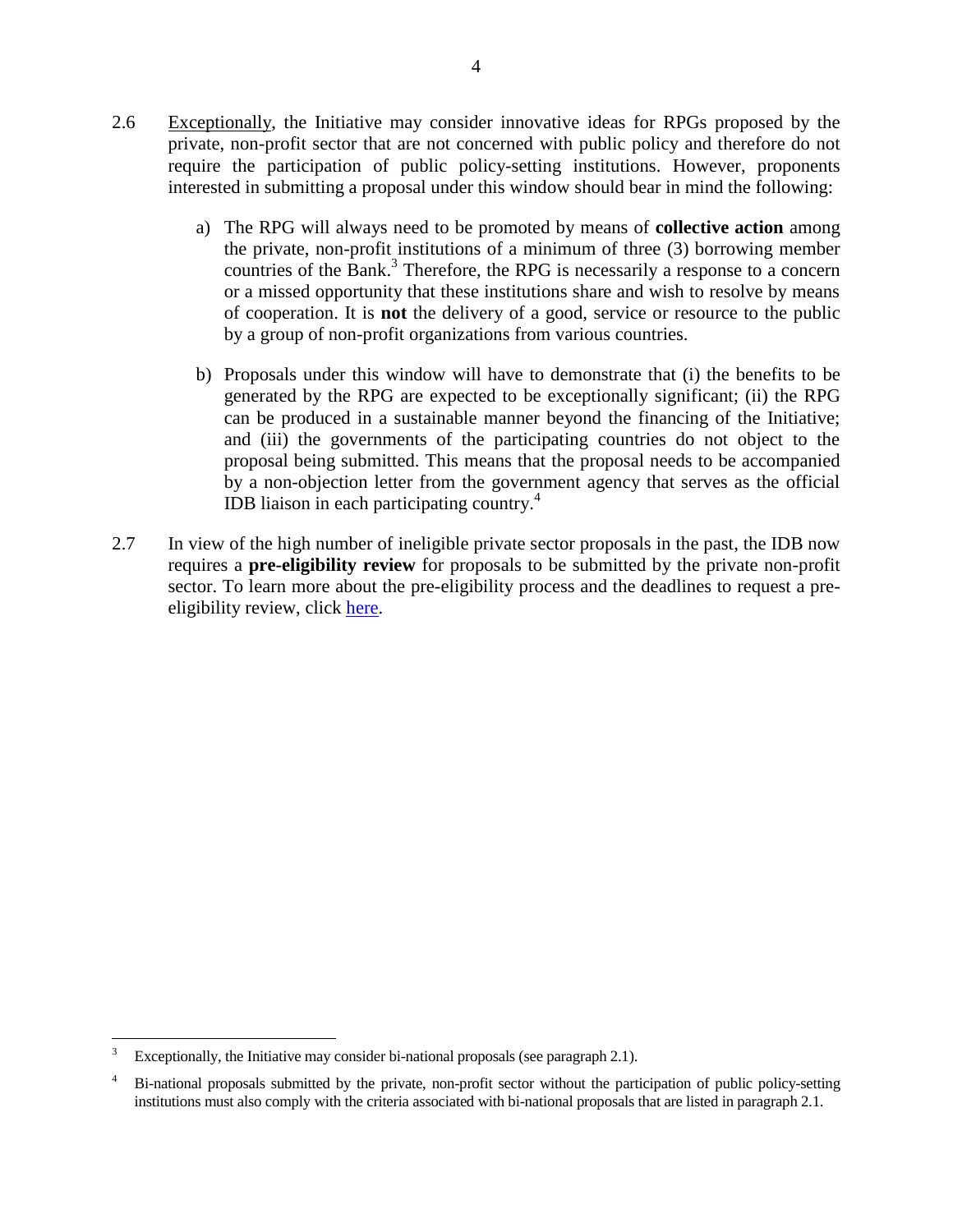| <b>Summary of Eligibility Criteria</b> |                                                                                                                                                    |  |  |  |  |  |
|----------------------------------------|----------------------------------------------------------------------------------------------------------------------------------------------------|--|--|--|--|--|
| <b>Regional Dimension</b><br>1.        |                                                                                                                                                    |  |  |  |  |  |
| 1.                                     | Has the proposal been submitted by a minimum of three (3) IDB borrowing member countries?                                                          |  |  |  |  |  |
| ii.                                    | Does the proposed RPG have the characteristics to be produced collectively?                                                                        |  |  |  |  |  |
| iii.                                   | Does the proposal indicate that the benefits will be produced and consumed collectively?                                                           |  |  |  |  |  |
| <b>Bi-national proposals</b>           |                                                                                                                                                    |  |  |  |  |  |
| i.                                     | Is the issue to be addressed of strictly bi-national nature?                                                                                       |  |  |  |  |  |
| ii.                                    | Does the proposal have the potential for an exceptionally high development impact?                                                                 |  |  |  |  |  |
| iii.                                   | What is the potential for replication in other contexts?                                                                                           |  |  |  |  |  |
| <b>Public Dimension</b><br>2.          |                                                                                                                                                    |  |  |  |  |  |
| i.                                     | Does the proposal include the relevant stakeholders (public and private) that need to participate in each<br>country?                              |  |  |  |  |  |
| ii.                                    | Is the proposed public good related to the regional coordination of public policy? Therefore:                                                      |  |  |  |  |  |
| iii.                                   | Does the proposal demonstrate the participation of the agencies that are responsible for the public policy in<br>question (letters of commitment)? |  |  |  |  |  |
|                                        | Private (non-profit) sector proposals                                                                                                              |  |  |  |  |  |
| i.                                     | Will the benefits to be generated by the RPG be exceptionally significant?                                                                         |  |  |  |  |  |
| ii.                                    | Can the RPG be produced in a sustainable manner beyond the financing of the Initiative?                                                            |  |  |  |  |  |
| iii.                                   | Does the proposal include non-objection letters from the governments of the participating countries?                                               |  |  |  |  |  |

# **III. SELECTION CRITERIA**

- 3.1 **Strategic relevance**. The strategic relevance of an RPG proposal will be determined by its alignment with the [Bank's priorities](http://www.iadb.org/en/about-us/strategies,6185.html) in a sector and/or country/subregion. If the alignment condition is fulfilled, the assessment will further consider (i) a proposal's consistency with current regional challenges/opportunities; (ii) the consistency between challenge/opportunity and the response that is being proposed; and (iii) the needs and priorities of the beneficiary countries and stakeholder groups, as expressed in the letters of commitment that document the countries' willingness to work together on a topic.
- 3.2 **Regional value-added**. Proponents will need to rigorously spell out the value-added of a regional versus a national approach.
- 3.3 **Sustainability**. Proposals will be assessed against the prospects of sustaining or in some cases reaping the benefits of an RPG once the support of the program has ended. In many cases, the ultimate benefits of the RPG do not materialize until regional agreements are being implemented (mostly at the national level), which may require substantial investments. Therefore, proponents will be asked to articulate the possibilities and conditions of sustaining the project's results and fully realizing its benefits.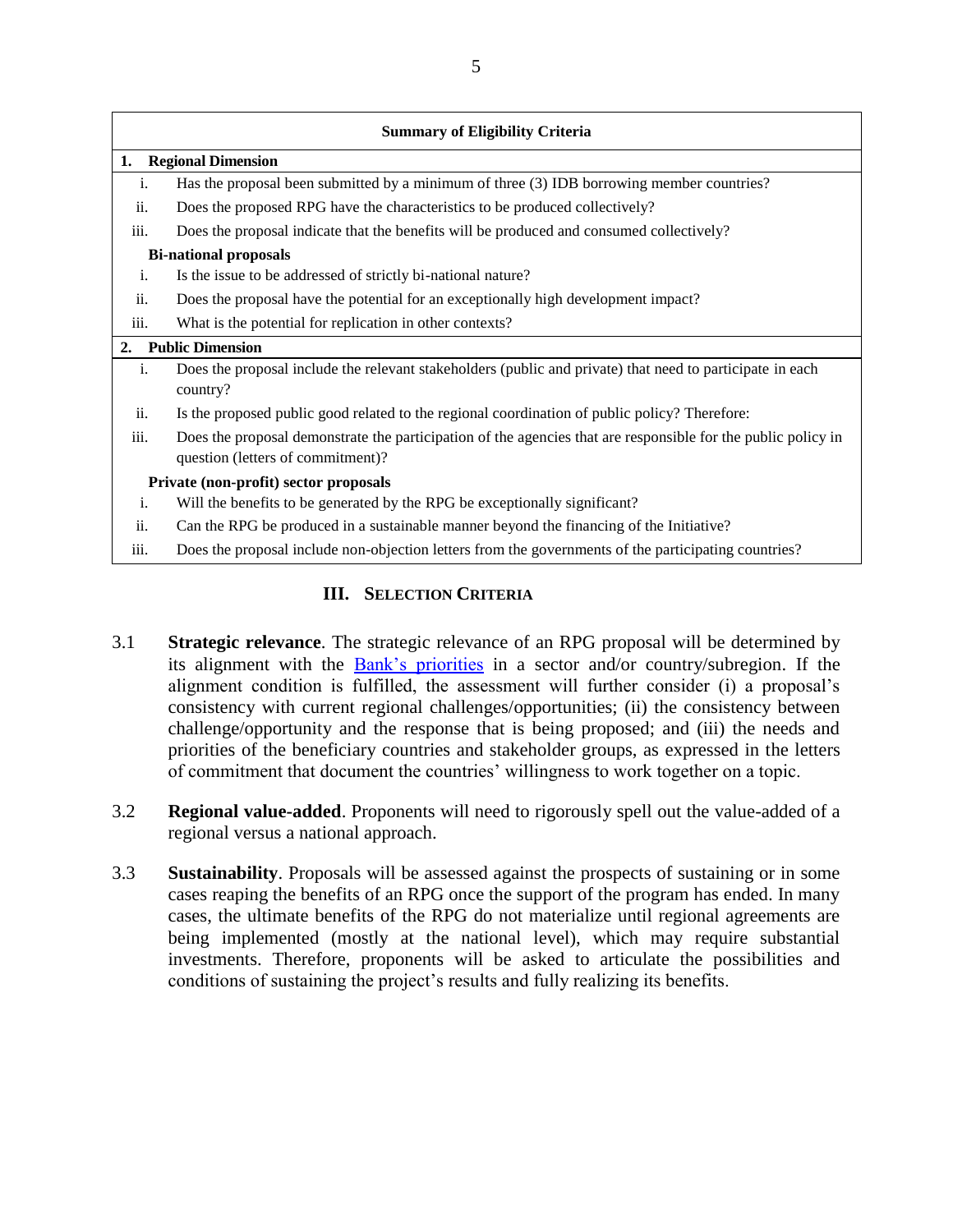#### **IV. TERMS AND CONDITIONS**

#### **A. Proposal Documentation**

- 4.1 The proposal documentation includes: (i) the completed proposal form, and (ii) the letters [of commitment](http://www.iadb.org/document.cfm?id=35386756) to be issued by the agencies responsible for the public policy associated with the RPG.
- 4.2 Applicants of selected proposals will be contacted at a later stage to provide proof of the executing agency's legal registration in one of the [IDB's borrowing member](http://www.iadb.org/en/countries/select-a-country,1000.html) countries.

# **B. Entities Eligible to Submit and Execute Proposals**

- 4.3 The executing agency of an RPG project is the entity responsible for carrying out or implementing the activities provided under that project and for the management and administration of the Bank's financial contribution. This entity commits itself to carrying out the activities of the project in accordance with the provisions set forth in the corresponding non-reimbursable technical cooperation agreement to be entered into between the executing agency and the Bank. The executing agency also commits itself to covering part of the project's direct and indirect costs by providing cash and/or in-kind contributions, whose amount and type will be determined during the process of project preparation (see also paragraph 4.12). RPG project resources cannot be used to cover overhead costs of the executing agency. Each project can have only one (1) executing agency.
- 4.4 International or hemispheric organizations, foundations and cooperation agencies outside the region cannot present proposals or be the executing agency of RPG projects. However, they may be invited to serve as advisors to the process and/or co-finance the production of the RPG.
- 4.5 The following table provides an overview of the entities that are eligible to submit and/or execute RPG projects and those that are not.

| <b>Type of Institution</b>                                                                                      |                | <b>Eligible to</b> |  |
|-----------------------------------------------------------------------------------------------------------------|----------------|--------------------|--|
|                                                                                                                 |                | <b>Execute</b>     |  |
| Borrowing member countries, including national, sub-national and local institutions.                            | <b>Yes</b>     | <b>Yes</b>         |  |
| Private, non-profit entities that are legally established in one of the Bank's borrowing member<br>countries.   | <b>Yes</b>     | <b>Yes</b>         |  |
| Latin American and/or Caribbean regional or sub regional institutions.                                          | Yes            | Yes                |  |
| Organizational units of the IDB.                                                                                | <b>Yes</b>     | No <sup>5</sup>    |  |
| International public organizations with a global or hemispheric role, as well as their<br>specialized agencies. | N <sub>0</sub> | N <sub>0</sub>     |  |
| Entities that are legally established in a non-borrowing member country of the IDB.                             | N <sub>0</sub> | <b>No</b>          |  |
| Private, for-profit entities from any country.                                                                  | No             | No                 |  |

 $\overline{a}$ <sup>5</sup> An organizational unit of the IDB can execute an RPG project, if the countries participating in the project submit a request in that regard, including a robust justification for such request.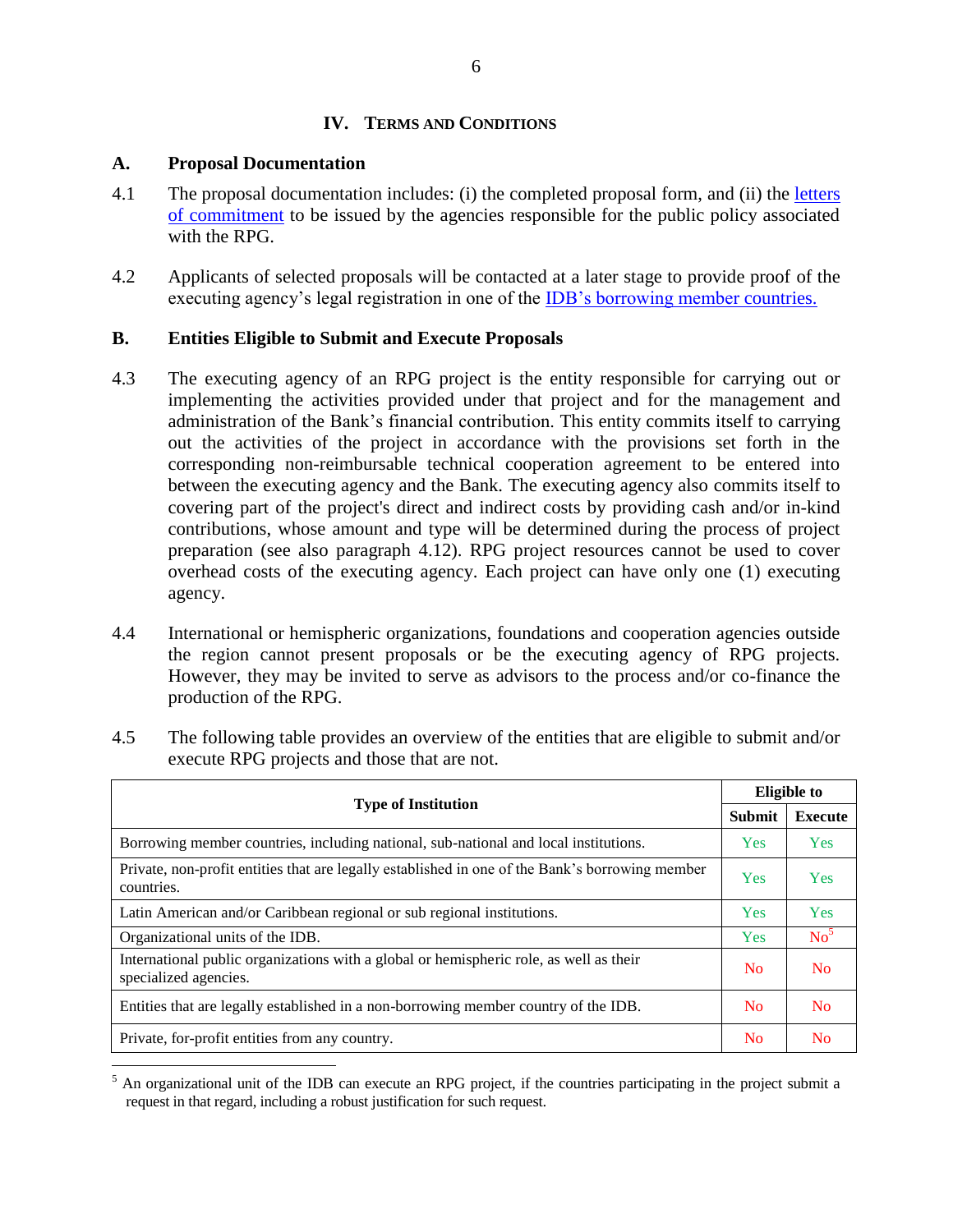#### **C. Language**

4.6 Proposals may be submitted in Spanish or English.

# **D. Submission of Proposals**

4.7 The IDB will only consider proposals that have been submitted online through the website of the RPG Initiative. There will be no exceptions to this requirement. Please note that the online proposal submission system will shut down promptly at 11:59 p.m. (U.S. Eastern Standard Time) on April 9, 2015. To avoid any technical difficulties, we recommend that you do not wait until the last moment to submit the proposal.

# **E. Inquiries**

- 4.8 Applicants should direct inquiries to the RPG team at **BPR@iadb.org.** Please note that the RPG team will only answer questions related to the present Guidelines and provide advice on the eligibility of a proposal idea. Such advice represents the opinion of a member of the RPG team; it should not be interpreted as an official statement from the Eligibility Committee of the RPG Initiative, nor does it represent or entail a commitment of any kind from the RPG Initiative or the IDB.
- 4.9 As mentioned in paragraph 2.7. of these Guidelines, the pre-eligibility review consultation is **mandatory** for RPGs submitted by and benefitting the private, non-profit sector. To access the pre-eligibility review form, click [here.](pcdocs://IDBDOCS/39275239/R)

# **F. Evaluation and Selection of Proposals**

- 4.10 The IDB will review the proposals by means of the following three-step process: (i) determination of eligibility, (ii) technical review of eligible proposals, and (iii) ranking of eligible proposals based on their compliance with the selection criteria. Please refer to the estimated timeline at the end of this section.
- 4.11 The IDB will notify all applicants once the list of proposals recommended for financing has been approved the Bank's Board of Executive Directors.

# **G. Preparation of a Technical Cooperation Project**

4.12 The proposals selected for financing under the Initiative will be developed into and approved as technical cooperation (TC) projects of the IDB. Representatives from the applying institutions and Bank staff will together prepare the corresponding project document. Once the standard TC approval process has been finalized, the IDB and the designated executing agency will sign an agreement to initiate the implementation of activities and the disbursement of resources. Proposals selected under the present CFP are expected to be approved in October of 2015 and start disbursing in the first quarter of 2016.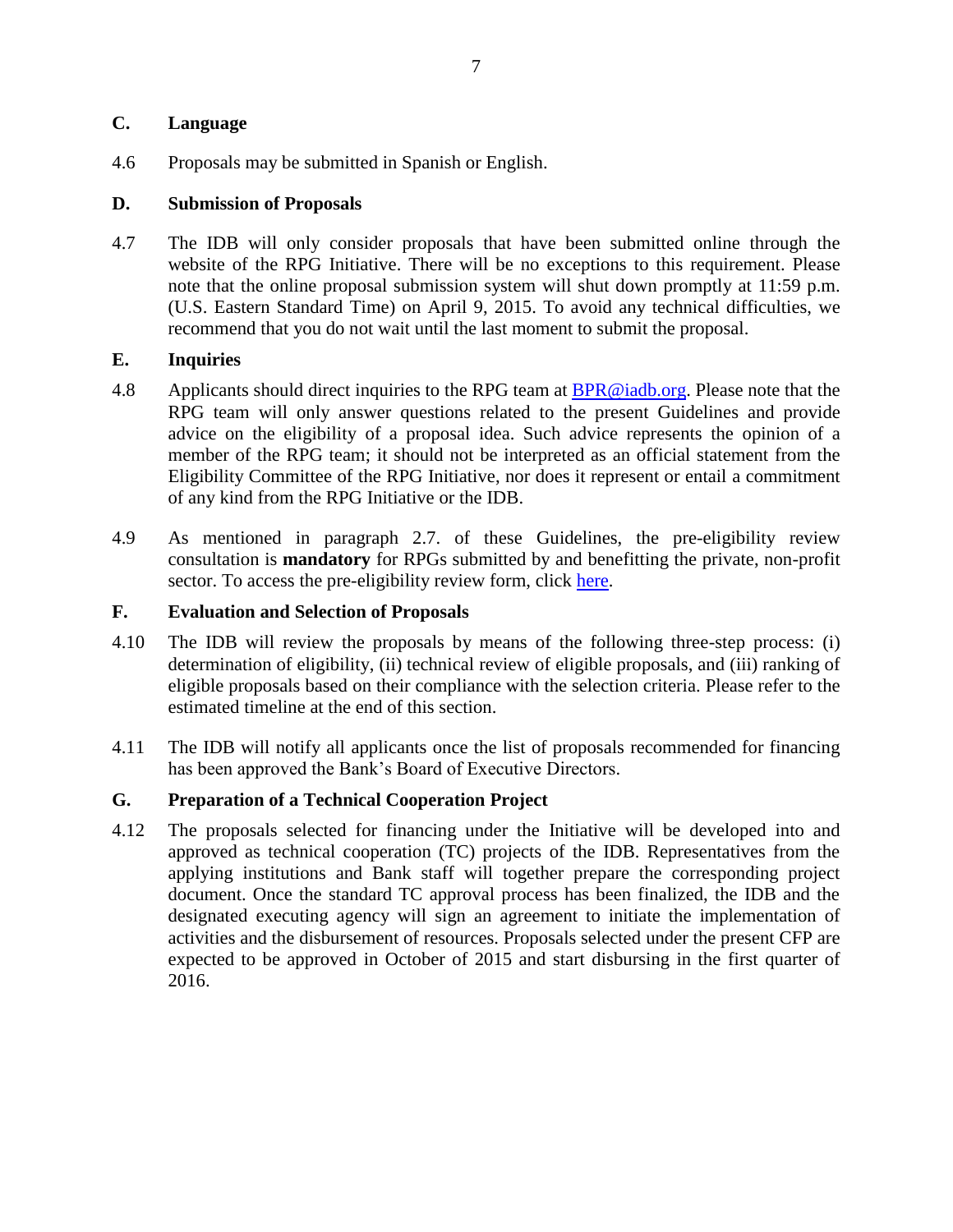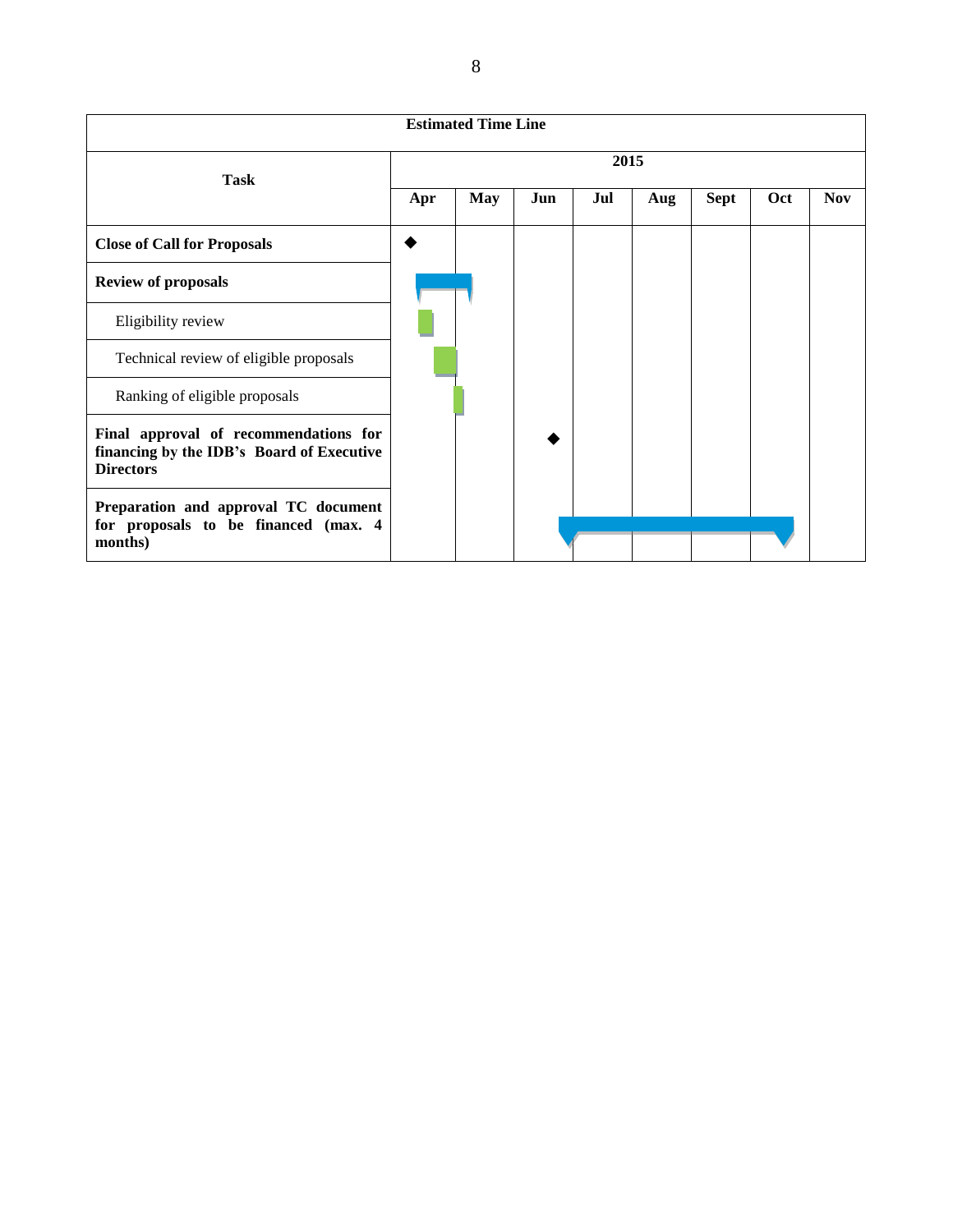# **Online Proposal Form**

#### **This is reminder that the following form can only be completed and submitted online. The IDB will not consider proposals sent via e-mail.**

The numbers indicate the maximum word count that the form will allow under each heading.

#### **Basic Proposal Data**

- a) Title of the RPG proposal:
- b) Participating countries:
- c) Participating institutions:
- d) Name and country of the executing agency:
- e) Amount and sources of financing in US dollars:

| • Requested from the RPG Initiative:                            | US\$            |
|-----------------------------------------------------------------|-----------------|
| • Counterpart resources:                                        | US\$            |
| • Other sources:                                                | US\$            |
| TOTAL:                                                          | <b>US\$ SUM</b> |
| $\mathbf{r}$ and $\mathbf{r}$ and $\mathbf{r}$ and $\mathbf{r}$ |                 |

f) Execution period (in months):

**Justification**: Which is the issue that the proposal will address?  $\frac{500}{ }$ 

*Bi-national proposals: Please explain why the issue to be addressed is of strictly binational nature.* 200

**Objective:** What is the regional public good to be promoted by means of collective action? **150** 

**Regional value added**: What is the value added of a regional approach vs. a national approach? 350

**Benefits**: What are the benefits that the regional public good is expected to generate? Is the regional public good expected to produce positive spillover effects in terms of scope and/or scale (see paragraph 1.2 of the CFP Guidelines)? Please note that the answer to this question carries special weight in the case of bi-national proposals or proposals from the private, nonprofit sector (see paragraphs 2.1(a) and 2.6(b), respectively, of the CFP Guidelines).  $\frac{350}{ }$ 

*Bi-national proposals: What is the potential for replication in other contexts?* 200

**Activities**: What are the main activities? The title of the activities and their associated costs should appear in the budget. **500** 

**Budget**: The proposal should include a budget estimate (in US dollars). When preparing the budget, please make sure that expenses to be covered by the IDB are [eligible.](http://www.iadb.org/document.cfm?id=36651662) All proposals must indicate counterpart contributions in cash and/or in kind. The counterpart includes the contributions of the executing agency, institutions of the participating countries and any partner that has been invited to form part of the initiative. The size of the counterpart